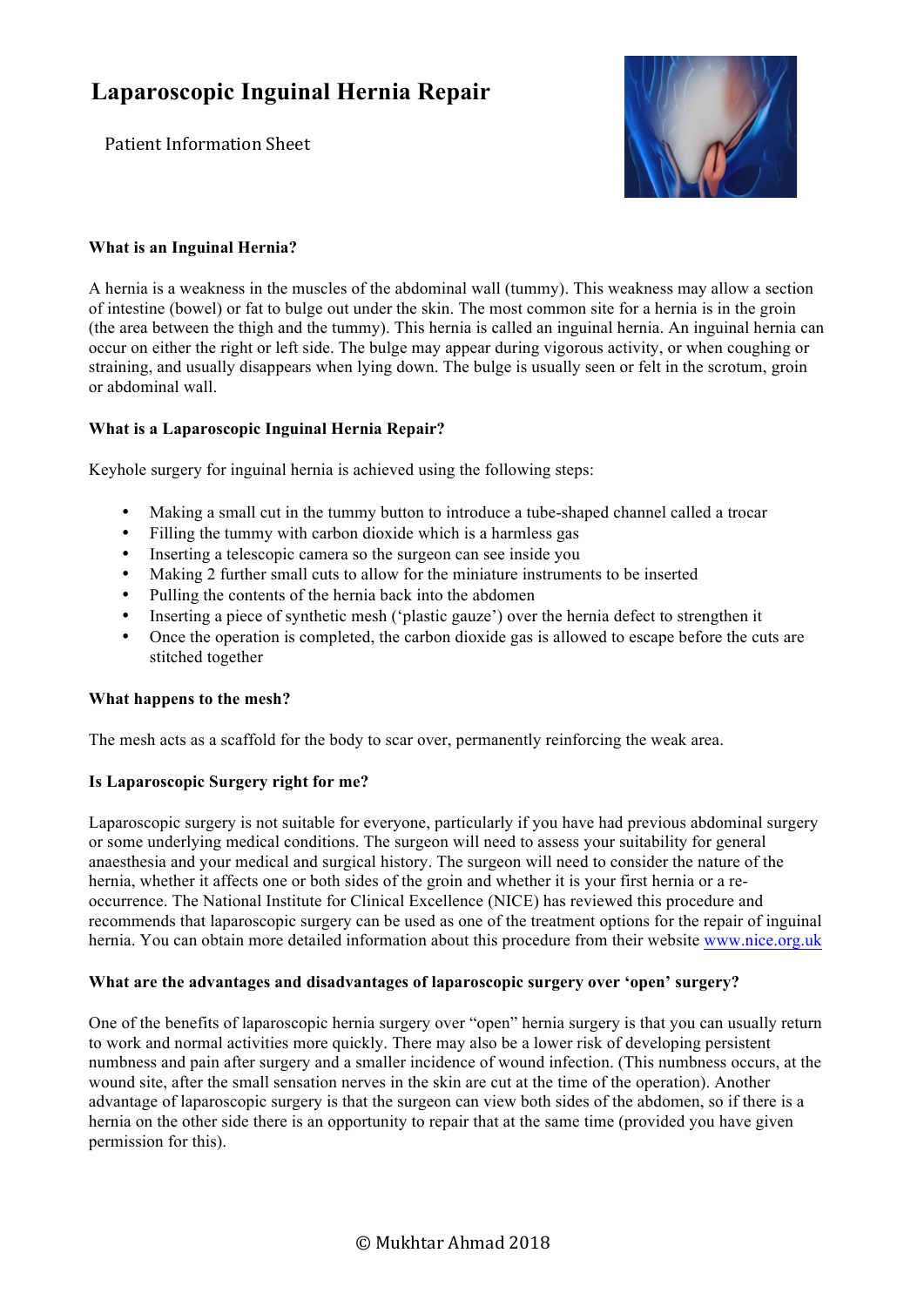Patient Information Sheet



One disadvantage of laparoscopic surgery is that there is a slightly higher risk of injury to surrounding structures or tissues (such as the bowel, bladder and blood vessels inside the abdomen) than there is in traditional "open" surgery.

You will have the opportunity of discussing both approaches and guidance to help you decide which procedure is best for you.

### **What are the benefits of surgery?**

The main benefits are the relief of pain and discomfort caused by the hernia and avoidance of complications such as strangulation or obstruction. Strangulation occurs when part of the intestine (bowel) bulges out of the hernia defect and becomes stuck, losing its blood supply. This causes the hernia to suddenly become very painful and hard and will require an emergency operation to repair it.

#### **What are the risks?**

All surgery has some risks and complications do occasionally occur: Most complications are mild and easily resolved. Specific risks of Laparoscopic Hernia Repair are:

- In approximately 5 in 100 cases the keyhole method does not work and the surgeon may have to convert to a traditional "open" hernia repair (Mr Ahmad has never had to do this in his practice)
- There is a small risk that the instruments used in keyhole surgery may cause damage to large blood vessels, the bladder or the intestines. This may require further surgery to repair the damage
- Rarely, damage may occur to the testicular vessels, leading to swelling, pain or shrinkage of the affected testis
- There is a chance (up to 5 in 100) that the hernia may come back, requiring further surgery
- Occasionally, damage to the nerves or tissue during hernia repair may cause long term pain or numbness. This may require further investigation or treatment
- There may be extensive swelling and bruising of the testicles, scrotum and penis.
- Occasionally, some blood or fluid can build up in the groin after surgery and make the area swell and feel tender. Whilst this swelling will often settle, sometimes you may need another small operation to stop it
- Difficulty in passing urine shortly after surgery may occur, requiring the temporary insertion of a catheter to empty the bladder
- A hernia may develop around one of the keyhole sites. This may require corrective surgery
- Testicular pain is frequent but usually only lasts for a short period after surgery.

The risks of surgery are assessed on an individual basis, as they can vary depending on whether you have any underlying health issues. Please discuss this with your Consultant.

Other general risks of surgery are:

- A wound infection may develop which may need treatment with antibiotics.
- A post-operative bleed may occur, requiring further corrective treatment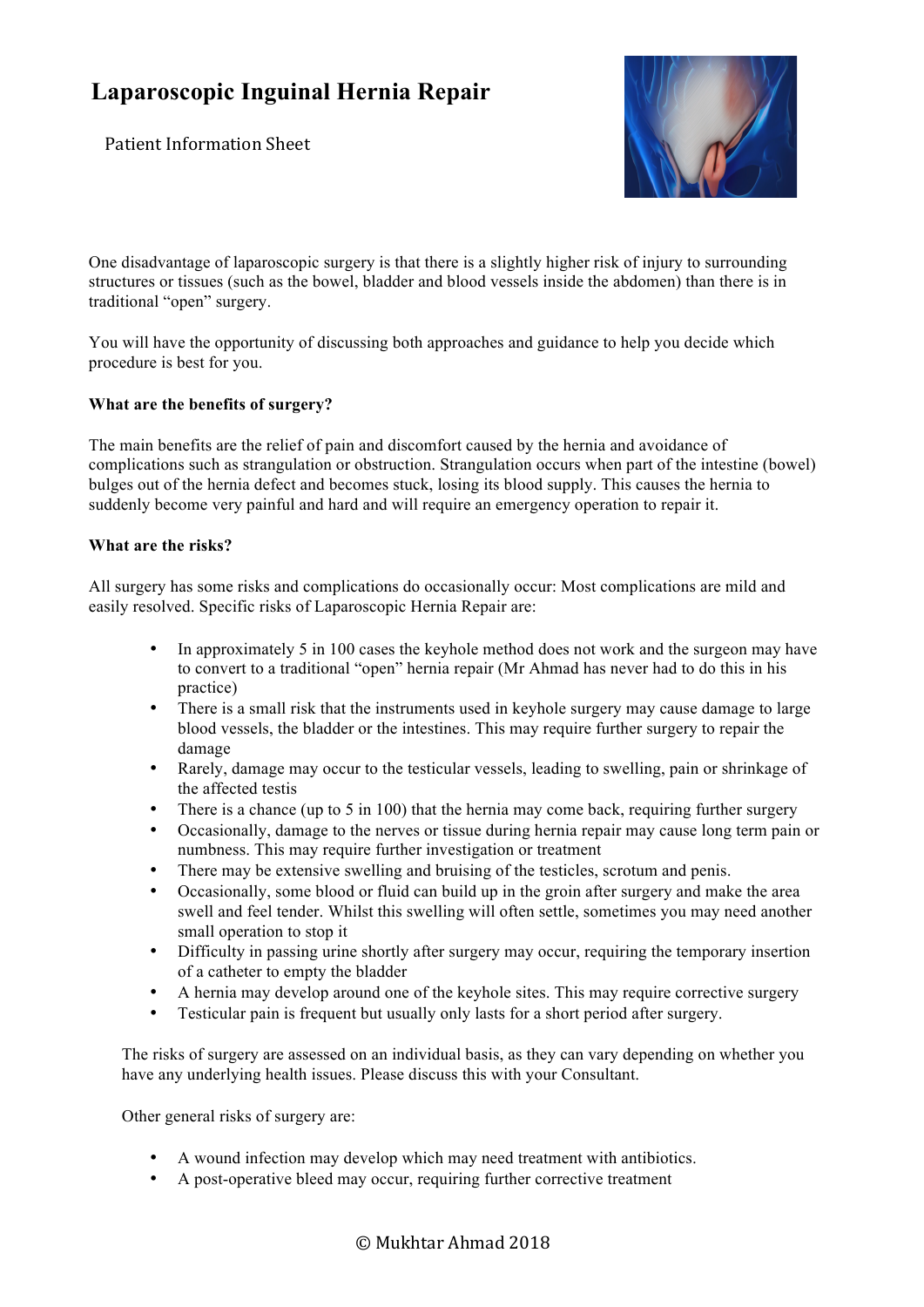Patient Information Sheet



- Further rare complications of surgery include deep vein thrombosis (blood clot in the leg) or pulmonary embolism (blood clot in the lung). This can be life threatening.
- There is an increased risk of post-operative complications if you are overweight or if you smoke

#### **Are there any alternatives to surgery?**

There is no acceptable non-surgical medical treatment for a hernia. A hernia does not get better over time, nor will it go away by itself. The use of a truss (a hernia belt) can keep the hernia from bulging, but is usually only recommended for patients who are not fit enough for surgery. The only permanent remedy for the condition is to repair the hernia surgically.

### **What would happen if my hernia were left untreated?**

The long-term course is for a hernia to become steadily worse. There is also the risk of the hernia becoming strangulated.

### **How long will I be in hospital?**

As this is a day case procedure you will be expected to go home on the day of your surgery.

#### **What happens before the operation?**

Prior to admission you will need to have a pre-operative assessment. This is an assessment of your health to make sure you are fully prepared for your admission, treatment and discharge. This may be performed using a health questionnaire, over the telephone, or at a pre-assessment clinic. The pre-operative assessment nurses are there to help you with any worries or concerns that you have, and can give you advice on any preparation needed for your surgery.

Before the date of your admission, please read very closely the instructions given to you. If you are undergoing a general anaesthetic you will be given specific instructions about when to stop eating and drinking, please follow these carefully as otherwise this may pose an anaesthetic risk and we may have to cancel your surgery. You should bath or shower before coming to hospital.

On admission a member of staff will welcome you. The nurses will look after you and answer any questions you may have. You will be asked to change into a theatre gown. The surgeon and anaesthetist will visit you and answer any questions that you have. You will be asked to sign a consent form.

#### **What happens after the operation?**

Your blood pressure, heart rate and wound will be monitored. You will normally be able to start drinking shortly after the procedure and eat as soon as you feel hungry. You will normally be able to get out of bed an hour or so after surgery. The nurses will assist you the first time just in case you feel faint or dizzy. Some pain is to be expected around the wound sites. The nurses will monitor your pain and give you painkillers if necessary. A small amount of bleeding from the incision may also occur. The nurses will monitor the wound site and apply further dressings if necessary. If your operation is planned as a day case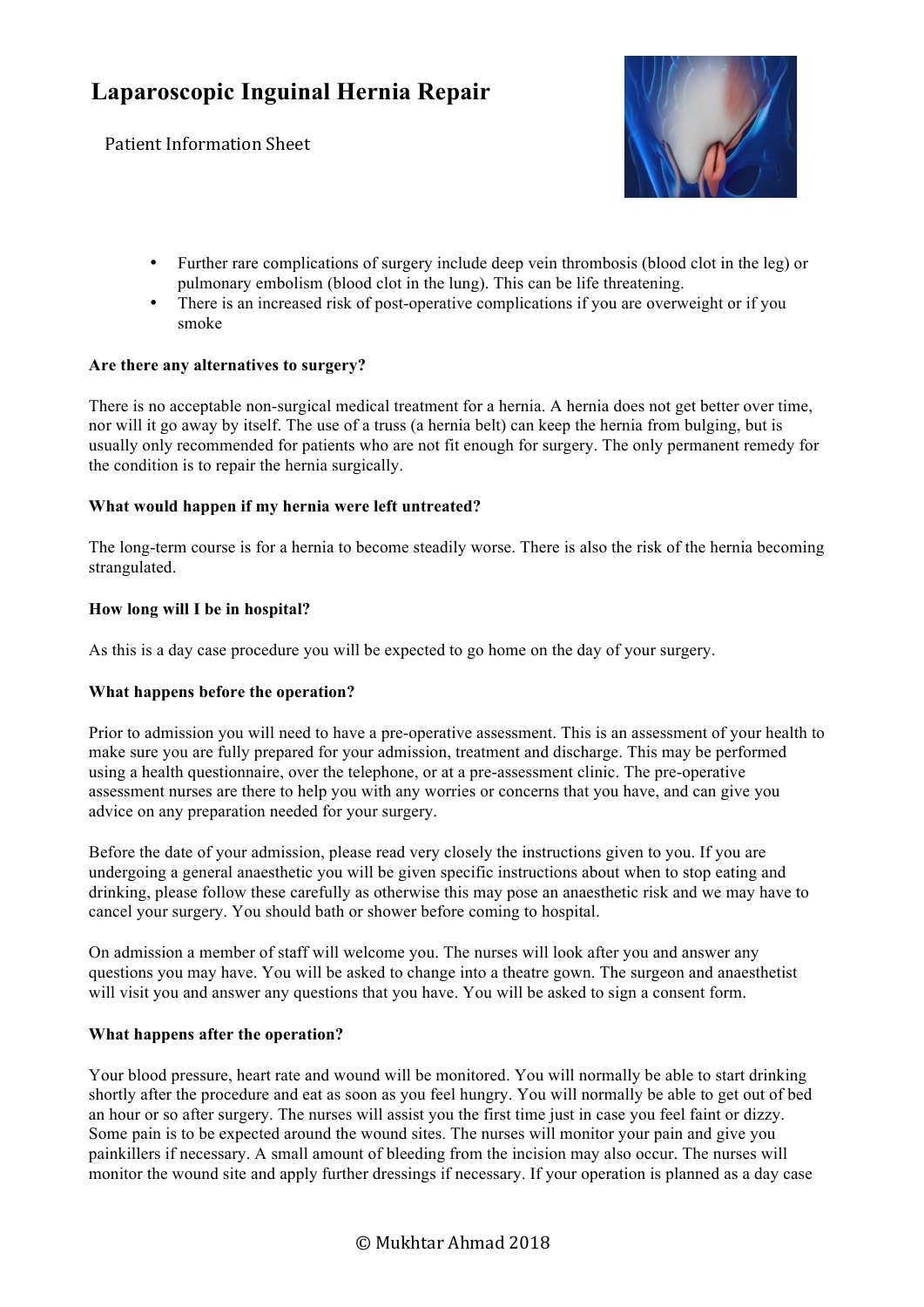Patient Information Sheet



you can usually go home when you are comfortable and the effect of the anaesthetic has worn off. A general anaesthetic can temporarily affect your co-ordination and reasoning skills, so you will need a responsible adult to take you home and stay with you for the first 24 hours. During this time it is also important that you do not operate machinery, drive or make important decisions. Before your discharge the nurse will advise you about your post-operative care and will give you a supply of painkillers. Your GP will be notified of your treatment. After discharge you are advised to see your GP for any follow up requirements. If the surgeon wishes to see you again you will be notified of this prior to discharge and an appointment card will be posted to you.

## **How much pain can I expect?**

It is normal to experience some pain and soreness around the incision sites, particularly over the first few days. It is, therefore, important for you to take painkillers regularly over the first two to three days (but remember that you should not exceed the stated maximum daily dose). After your discharge if the level of pain is not controlled, your local GP or chemist should be able to offer you advice. If your pain should become increasingly worse you should consult your GP. You can also ring the hospital where your operation was performed using the number given to you on your discharge papers. You may notice some discomfort for several weeks after the operation. On rare occasions, a more chronic discomfort may persist. Whilst the full reasons for this are not known, it may, among other things, be a result of inadvertent nerve damage. This may require further investigation or treatment.

#### **How do I care for my wound?**

You can remove any dressings the day after your surgery. Skin glue is sometimes used and this will flake off over the course of a few weeks. You do not need to remove it. You may then shower as soon as you feel able to but avoid baths until your wound has scabbed over. If you notice that the wounds have become increasingly swollen, painful, or if a discharge develops, arrange to see your Practice nurse or GP. It is quite common after hernia repair for men to notice marked swelling and bruising of the scrotum and penis. This will subside over a couple of weeks. If this occurs, it is advisable to wear supportive underwear. As the wounds heal, you may notice a numb area below the wounds. This may be due to disturbance to the nerves during surgery. Whilst in most cases sensation will gradually return, the numbness may be permanent.

## **Can I eat and drink normally after the operation?**

Yes, you can return to your normal diet as soon as you are ready. You may feel bloated or constipated for a few days. You may experience occasional feelings of nausea (sickness) and loss of appetite over the first week or so. Eating a high fibre diet and increasing your fluid intake will help to maintain a regular bowel movement.

## **What activities will I be able to do after my surgery?**

You can return to normal physical and sexual activities when you feel comfortable. You can undertake gentle activities immediately after the operation if it feels comfortable to do so. You should gradually increase your level of activity, back to normal for you, over the next four weeks but avoid strenuous activity in this period. If you experience an increase in pain it may be because you have done too much.